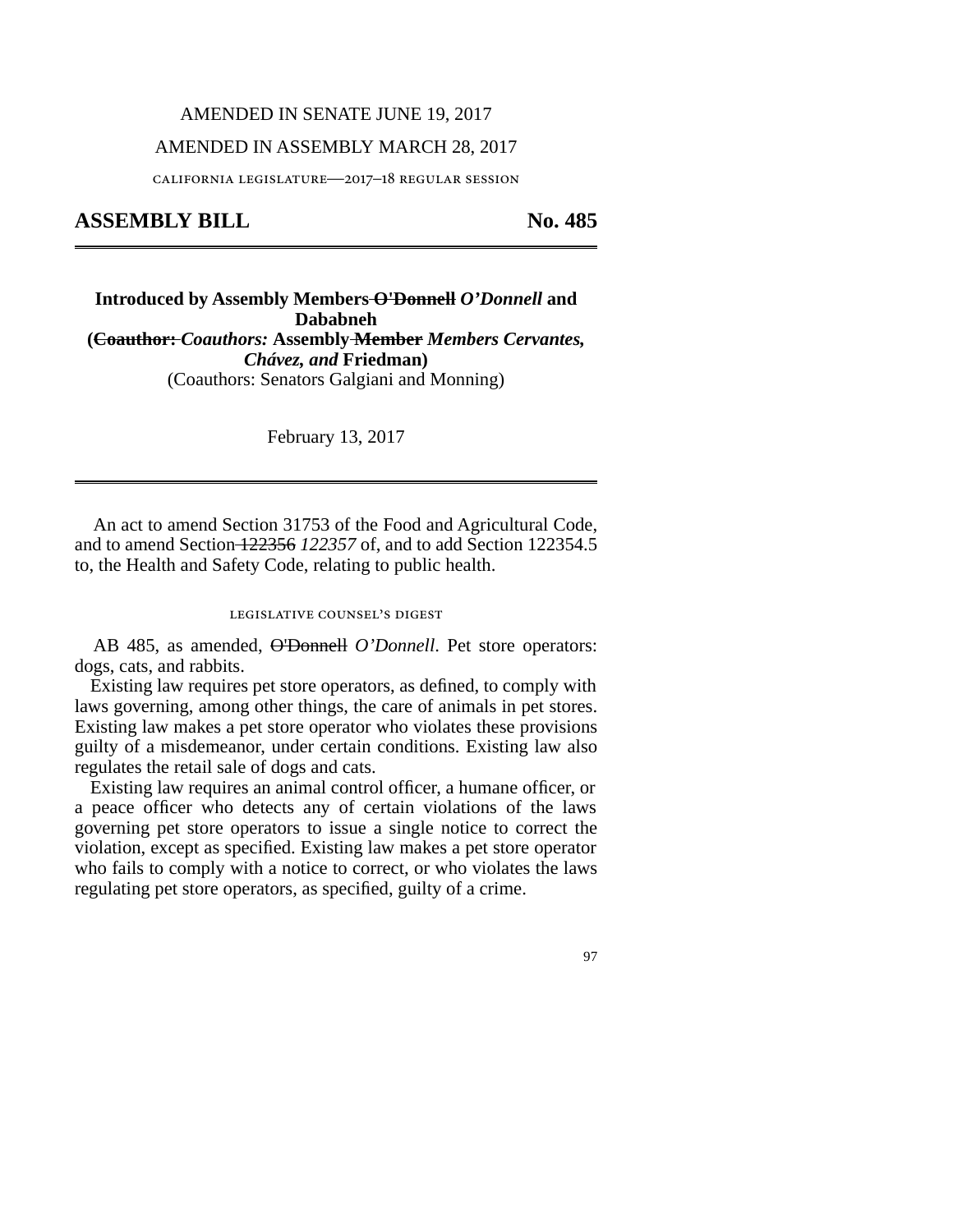This bill would prohibit *prohibit, on and after July 1, 2018,* a pet store operator from selling a live dog, cat, or rabbit in a pet store unless the dog, cat, or rabbit was obtained from a public animal control agency or shelter, society for the prevention of cruelty to animals shelter, humane society shelter, or nonprofit rescue or adoption organization that is in a cooperative agreement with at least one private or public shelter, as specified. The bill would make the provisions described above relating to the notice to correct applicable to a violation of this requirement. By creating new crimes, the bill would impose a state-mandated local program. *require each pet store to maintain records sufficient to document the source of each dog, cat, or rabbit the pet store sells or provides space for, for at least one year, and to post, in a conspicuous location on the cage or enclosure of each animal, a sign listing the name of the entity from which each dog, cat, or rabbit was obtained. The bill would make a pet store operator who violates these provisions subject to a civil penalty of \$500, as specified.*

Existing law authorizes a public or private shelter to enter into cooperative agreements with animal rescue or adoption organizations regarding dogs and cats.

This bill would authorize a public or private shelter to enter into cooperative agreements with animal rescue or adoption organizations regarding rabbits that are equivalent to the cooperative agreements authorized regarding dogs and cats described above.

The California Constitution requires the state to reimburse local agencies and school districts for certain costs mandated by the state. Statutory provisions establish procedures for making that reimbursement.

This bill would provide that no reimbursement is required by this act for a specified reason.

Vote: majority. Appropriation: no. Fiscal committee: yes *no*. State-mandated local program: yes-no.

### *The people of the State of California do enact as follows:*

1 SECTION 1. Section 31753 of the Food and Agricultural Code 2 is amended to read:

3 31753. A rabbit, guinea pig, hamster, potbellied pig, bird, 4 lizard, snake, turtle, or tortoise that is legally allowed as personal 5 property and that is impounded in a public or private shelter shall line 6 be held for the same period of time, under the same requirements 7 of care, and with the same opportunities for redemption and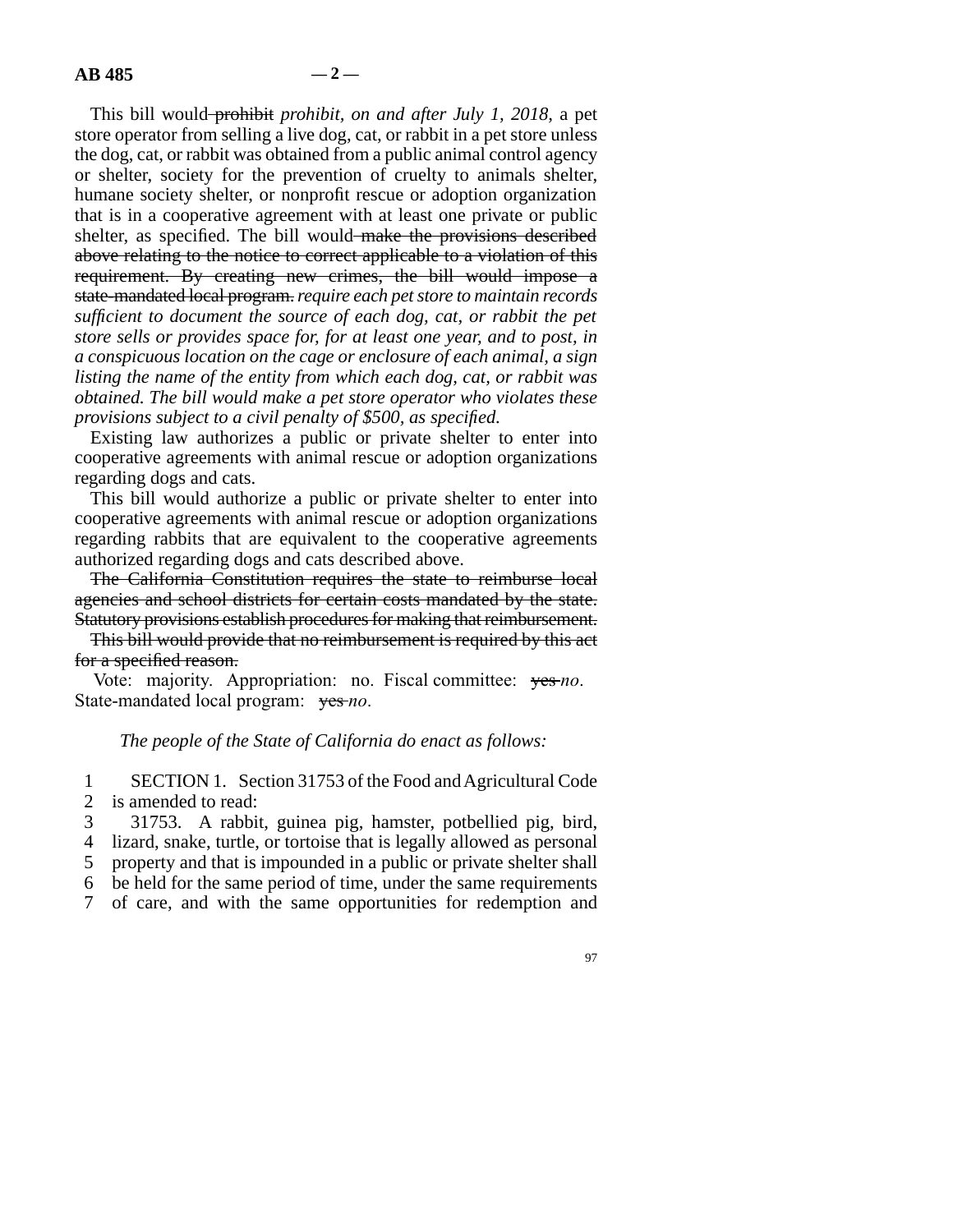line 1 adoption by new owners or nonprofit, as defined in Section 2  $501(c)(3)$  of the Internal Revenue Code, animal rescue or adoption 3 organizations as provided for cats and dogs. The public or private 4 shelter may enter into cooperative agreements with animal rescue 5 or adoption organizations regarding rabbits that are equivalent to 6 those cooperative agreements authorized in Section 31108 7 regarding dogs and Section 31752 regarding cats. Section 17006 8 shall also apply to these animals. In addition to any required spay 9 or neuter deposit, the public or private shelter, at its discretion, 10 may assess a fee, not to exceed the standard adoption fee, for 11 animals adopted by new owners or released to nonprofit animal 12 rescue or adoption organizations pursuant to this section.

13 SEC. 2. Section 122354.5 is added to the Health and Safety 14 Code, to read:

15 122354.5. *(a)* A pet store operator shall not sell a live dog, 16 cat, or rabbit in a pet store unless the dog, cat, or rabbit was 17 obtained from a public animal control agency or shelter, society 18 for the prevention of cruelty to animals shelter, humane society 19 shelter, or nonprofit, as defined in Section  $501(c)(3)$  of the Internal 20 Revenue Code, animal rescue or adoption organization that is in 21 a cooperative agreement with at least one private or public shelter

22 pursuant to Section 31108, 31752, or 31753 of the Food and 23 Agricultural Code. Agricultural Code.

24 (b) Each pet store shall maintain records sufficient to document<br>25 the source of each dog, cat, or rabbit the pet store sells or provides line 25 *the source of each dog, cat, or rabbit the pet store sells or provides space for, for at least one year. Additionally, each pet store shall post, in a conspicuous location on the cage or enclosure of each animal, a sign listing the name of the public animal control agency or shelter, society for the prevention of cruelty to animals shelter, humane society shelter, or nonprofit from which each dog, cat, or rabbit was obtained.* 

 line 32 *(c) A pet store operator who violates this section shall be subject to a civil penalty of five hundred dollars (\$500). Each animal offered for sale in violation of this section shall constitute a separate violation.* 

 line 36 *(d) This section does not prohibit a local governing body from* 37 *adopting requirements that are more protective of animal welfare* 38 *than those set forth in this section.* 

line 39 *(e) This section shall become operative on July 1, 2018.*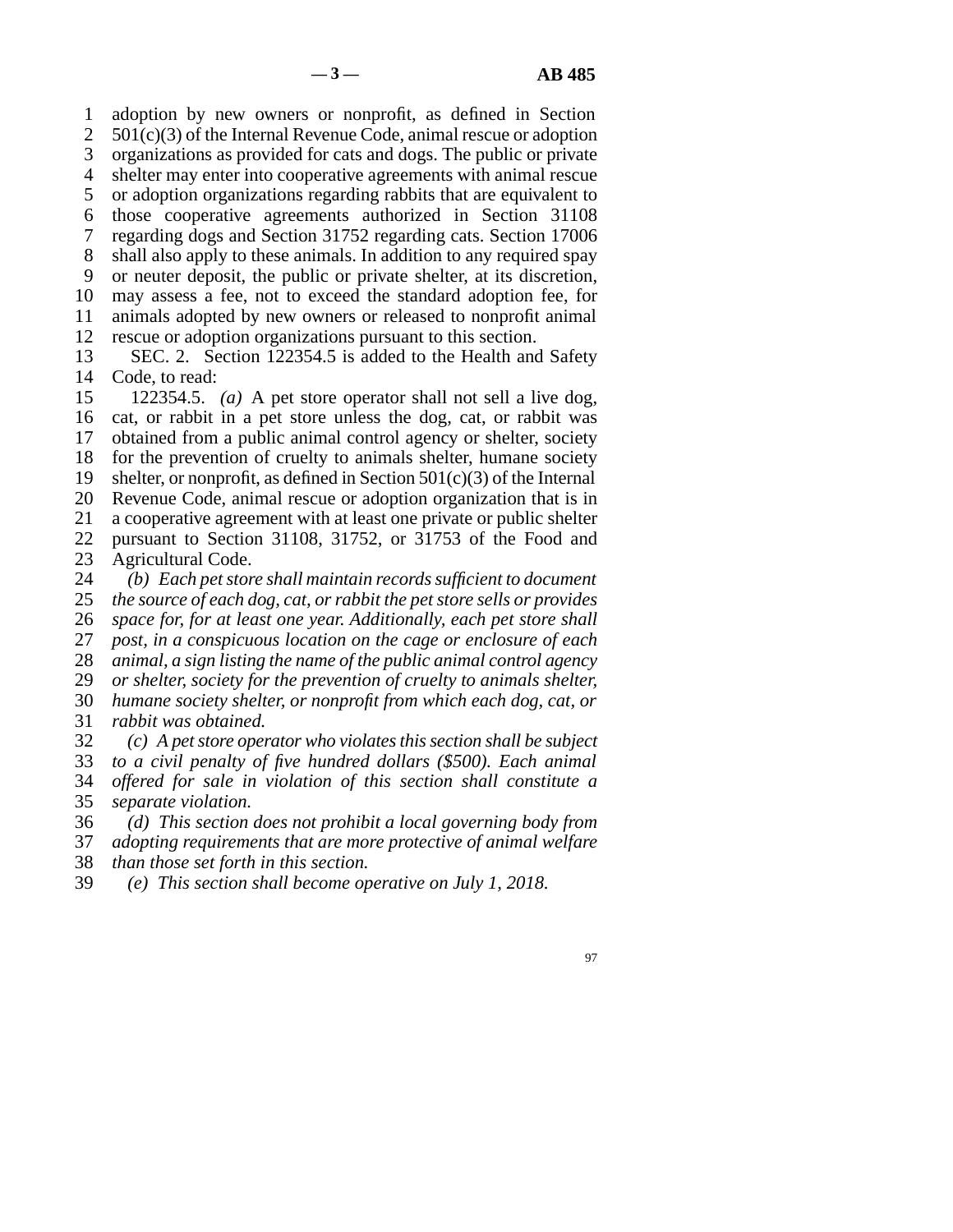| $\mathbf{1}$   | SEC. 3. Section 122356 of the Health and Safety Code is                  |
|----------------|--------------------------------------------------------------------------|
| $\overline{2}$ | amended to read:                                                         |
| 3              | 122356. (a) An animal control officer, as defined in Section             |
| 4              | 830.9 of the Penal Code, a humane officer qualified pursuant to          |
| 5              | Section 14502 or 14503 of the Corporations Code, or a peace              |
| 6              | officer who detects a violation of Section 122351, subdivision (b)       |
| 7              | or (c) of Section 122353, paragraphs $(3)$ or $(4)$ of subdivision $(b)$ |
| 8              | of Section 122354, or Section 122354.5 or 122355 shall issue a           |
| 9              | single notice to correct, which shall contain all of the following       |
| 10             | information:                                                             |
| 11             | (1) Specify each violation of this chapter found in the inspection.      |
| 12             | (2) Identify the corrective action for each violation.                   |
| 13             | (3) Include a specific period of time during which the listed            |
| 14             | violation or violations must be corrected.                               |
| 15             | (b) After issuing a notice to correct pursuant to this section, the      |
| 16             | officer or another qualified officer of the issuing agency shall         |
| 17             | verify compliance with this chapter by conducting a subsequent           |
| 18             | investigation of the pet store in violation of this chapter within a     |
| 19             | reasonable period of time.                                               |
| 20             | (e) An exact, legible copy of the notice to correct shall be             |
| 21             | delivered to the pet store operator at the time he or she signs the      |
| 22             | notice. In the alternative, the issuing agency may personally deliver    |
| 23             | the notice to the pet store operator within 48 hours of its issuance,    |
| 24             | excluding holidays and weekends. The signing of the notice is an         |
| 25             | acknowledgment of receipt, and does not constitute an admission          |
| 26             | of guilt.                                                                |
| 27             | (d) A pet store operator who fails to comply with a notice to            |
| 28             | correct is guilty of an infraction.                                      |
| 29             | (e) A pet store operator who violates the same provision of this         |
| 30             | chapter on more than one occasion within a 12-month period, at           |
| 31             | the same location, is not eligible to receive a notice to correct, and   |
| 32             | is guilty of an infraction on the second violation, and is guilty of     |
| 33             | a misdemeanor on the third or subsequent violation.                      |
| 34             | $(f)$ Notwithstanding subdivision (a), a pet store operator is guilty    |
| 35             | of a misdemeanor if the pet store operator violates any provision        |
| 36             | listed in subdivision $(a)$ , and by doing so, the pet store operator    |
| 37             | causes or allows harm or injury to an animal, or allows an animal        |
| 38             | to be subject to an unreasonable risk of harm or injury.                 |
| 39             | SEC. 4. No reimbursement is required by this act pursuant to             |
| 40             | Section 6 of Article XIII B of the California Constitution because       |
|                |                                                                          |